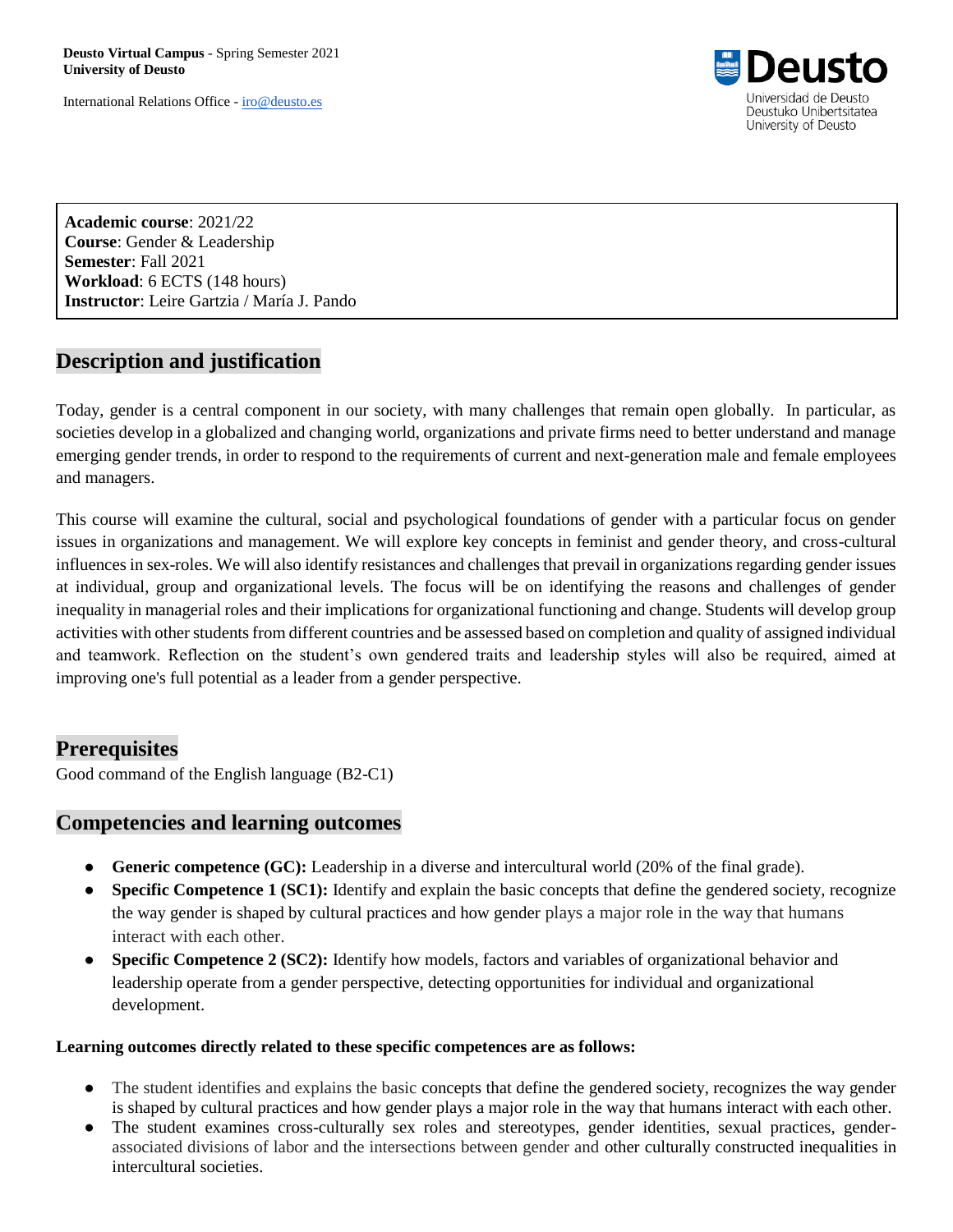International Relations Office - [iro@deusto.es](mailto:iro@deusto.es)



- The student identifies different gendered systems and factors behind OB (Organizational Behavior) variables and identifies their level of analysis (individual, group, organization).
- The student describes the gendered effects of OB systems on employees' behavior and job performance.
- The student is familiar with the different types and gendered nature of leadership styles in organizations.
- The student identifies management styles that are appropriate for an organizational context.
- The student identifies and applies variables of individual change suitable to the context.

# **Contents**

- Unit 1: WHAT ARE WE SPEAKING ABOUT WHEN WE SPEAK OF GENDER?
	- The sex-gender distinction and its historical and cultural construction. Definition of basic concepts.
	- What feminism has to do with gender: patriarchy, heteronormativity and feminism.
	- Should we all be feminist?
- **Unit 2: GENDER AND CULTURAL PRACTICES.** 
	- The gender bias: gender and knowledge
	- Gender and media culture
	- Gender and cultural diversity
	- Masculinities and femininities
	- **Unit 3: SEX AND GENDER IN THE SPECIFIC CONTEXT OF ORGANIZATIONS** 
		- Basic principles of organizational behavior (OB).
		- Individual, group and organizational variables from a gender perspective.
- **Unit 4: GENDER AND LEADERSHIP** 
	- Leadership as a relevant dimension in OB. The most relevant models
	- Gender and sex differences in leadership. Open debates about the female advantage.
	- Gender equality as an antecedent of organizational change

# **Teaching-learning strategy**

- In accordance with the University of Deusto learning model, all didactic units will start with a contextualization and reflection about their relevance by observing reality (TV series, commercials, press releases, video talks), generating questions and reflections by students (open debates and discussions). Instructors will then help students further understand concepts through short exercises on scholarly reads on academic theories and research which will be further applied to case studies.
- All students will meet twice a week with the instructors in virtual classes. These meetings combine with individual and team work that students will conduct autonomously. All learning material will be available on the University of Deusto learning platform.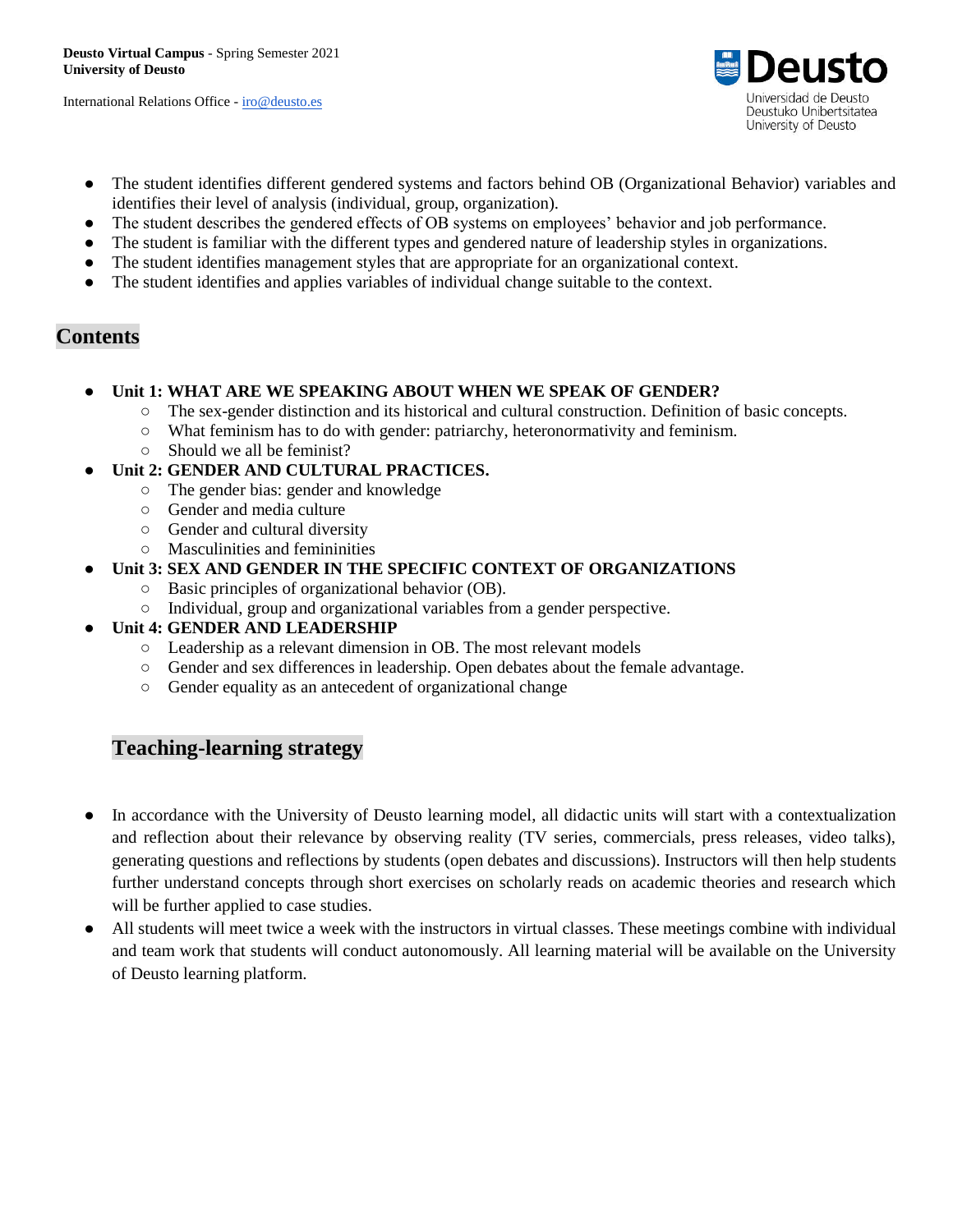**Deusto Virtual Campus** - Spring Semester 2021 **University of Deusto** 

International Relations Office - [iro@deusto.es](mailto:iro@deusto.es)



#### **Calendar**

| 140<br><b>HOURS</b> | 14 Weeks                     | <b>4 UNITS</b>              | <b>TOPICS</b>                                                                                                                                | <b>COMPETENCIES</b> |
|---------------------|------------------------------|-----------------------------|----------------------------------------------------------------------------------------------------------------------------------------------|---------------------|
| 10                  | $\mathbf{1}$<br>14-16 Sept   | Prof. Pando<br>& L. Gartzia | Presentation, Introduction to the Subject,<br>and Course Criteria                                                                            | All                 |
| $10\,$              | $\overline{2}$<br>21-23 Sept | 1 Prof M<br>Pando           | SEX, GENDER AND SOCIETY. Basic<br>concepts and general background                                                                            | GC 1, SC1           |
| 10                  | 3<br>28-30 Sept              |                             |                                                                                                                                              |                     |
| 10                  | $\overline{4}$<br>5-7 Oct    |                             |                                                                                                                                              |                     |
| 10                  | 5<br>12*-14 Oct              | 2 Prof M<br>Pando           | <b>GENDER AND CULTURAL PRACTICES.</b><br>Gender identities, Cultural diversity,<br>intersectionality, etc                                    | <b>GC1, SC1</b>     |
| 10                  | 6<br>19-21 Oct               |                             |                                                                                                                                              |                     |
| 10                  | $\overline{7}$<br>26-28 Oct  |                             |                                                                                                                                              |                     |
| 10                  | 8<br>$2-4$ Nov               | 3 Prof L<br>Gartzia         | SEX AND GENDER IN THE SPECIFIC<br><b>CONTEXT OF ORGANIZATIONS. Basic</b><br>concepts of Organizational Behavior from<br>a gender perspective | <b>GC1, SC2</b>     |
| 10                  | 9<br>9-11 Nov                |                             |                                                                                                                                              |                     |
| 10                  | 10<br><b>16-18 Nov</b>       |                             |                                                                                                                                              |                     |
| 10                  | 11<br>23-25 Nov              | 4 Prof L<br>Gartzia         | <b>GENDER AND LEADERSHIP</b><br>Gender issues applied to management,<br>work roles and identities.                                           | GC1, SC2            |
| 10                  | 12<br>30-2 Dic               |                             |                                                                                                                                              |                     |
| 10                  | 13<br>$7*-9$ Dic             | LG & MP                     | <b>EVALUATION OF CASE STUDIES</b>                                                                                                            | GC1, SC1, SC2       |
| 10                  | 14<br>14-16 Dic              | LG & MP                     | <b>EVALUATION OF CASE STUDIES</b>                                                                                                            | GC1, SC1, SC2       |

**\***Bank holiday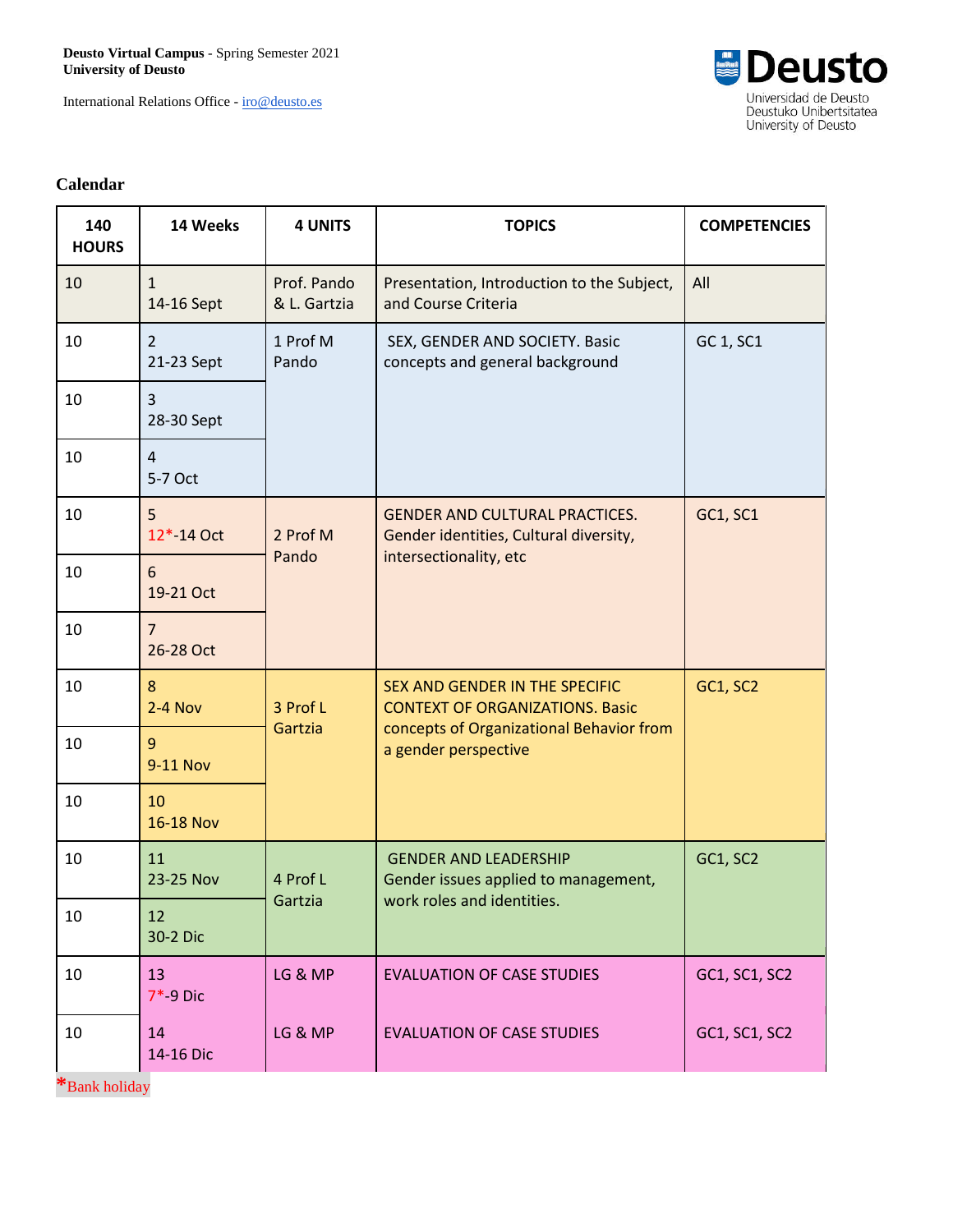International Relations Office - [iro@deusto.es](mailto:iro@deusto.es)



## **Assessment**

- The Specific Competences (SC1; SC2) will be evaluated with activities developed during the course in the four units (10% each unit), as well as a final GROUP case study integrating all the concepts and conceptual issues covered during the course (40%). Total: 80%
- The Generic Competence (GC) will be evaluated through an Individual report on leadership skills, in which the student is expected to develop her/his leadership potential at command level 1: identifying one's own leadership orientation and taking initiatives to develop others in a diverse and multicultural community: 20% (GC1)

Thus, the evaluation of the two specific competences and the generic competence will be implemented as follows:

- *SC1*: 40% (20% with individual evaluation at the end of Unit 2, 20% with final group presentation of the case study).
- *SC2*: 40% (20% with individual evaluation at the end of Unit 2, 20% with final group presentation of the case study).
- *GC*: 20% (with final individual report)

The final grade will be the average resulting from percentages above.

FAIL AND RESIT. Students who fail the course, will have the option to submit activities again in the extraordinary call. These activities will be completed within the next three weeks following the date in which the marks are published at the end of the virtual class sessions.

# **Basic bibliographical and audiovisual material**

- Adichie, Chimamanda Ngozi. (2012) We should all be feminist. Accessed from [https://www.ted.com/talks/chimamanda\\_ngozi\\_adichie\\_we\\_should\\_all\\_be\\_feminists#t-150](https://www.ted.com/talks/chimamanda_ngozi_adichie_we_should_all_be_feminists#t-150)
- Banet-Weiser, S., R. Gill, & C. Rottenberg, (2019) "Postfeminism, popular feminism and neoliberal feminism? Sarah Banet-Weiser, Rosalind Gill and Catherine Rottenberg in conversation", *Feminist Theory*, vol.21, núm.1, 2020, págs. 3-24.
- Bau[m](https://www.feminist.com/resources/artspeech/genwom/baumgardner2011.html)gardner, Jennifer. (2011). Is there a fourth wave? Does it matter? Accessed from <https://www.feminist.com/resources/artspeech/genwom/baumgardner2011.html>
- Cochrane, Kira. (2013). "The fourth wave of feminism: meet the rebel women". *The Guardian*. <https://www.theguardian.com/world/2013/dec/10/fourth-wave-feminism-rebel-women>
- Criado-Pérez, C. (2019). *Invisible Women. Exposing Data Bias in a World Designed for Men*. London: Vintage Press.
- Donath, s. (2000). The Other Economy: A Suggestion for a Distinctively Feminist Economics, *Feminist Economics, 6*(1), 115-123, DOI: 10.1080/135457000337723
- Eagly, A. H., Gartzia, L., & Carli, L. (2014). Female Advantage Revisited. In S. Kumra, R. Simpson & R. Burke (Eds.), *Oxford Handbook of Gender in Organizations* (pp.153-174). England: Oxford University Press.
- Gartzia, L. & Baniandrés, J. (2019). How Feminine is the female advantage? Incremental validity of gender traits over leader sex on employees' responses. *Journal of Business Research, 99,* 125-139.
- Gartzia, L. & van Knippenberg, D. (2015). Too Masculine, Too Bad: Effects of Communion on Leaders' Promotion of Cooperation. *Group and Organization Management, 41*(4), 458-490. doi: 10.1177/1059601115583580
- Grau, Stacy Landreth & Yorgos C. Zotos (2016) Gender stereotypes in advertising: a review of current research, *International Journal of Advertising*, 35:5, 761-770, DOI:10.1080/02650487.2016.1203556